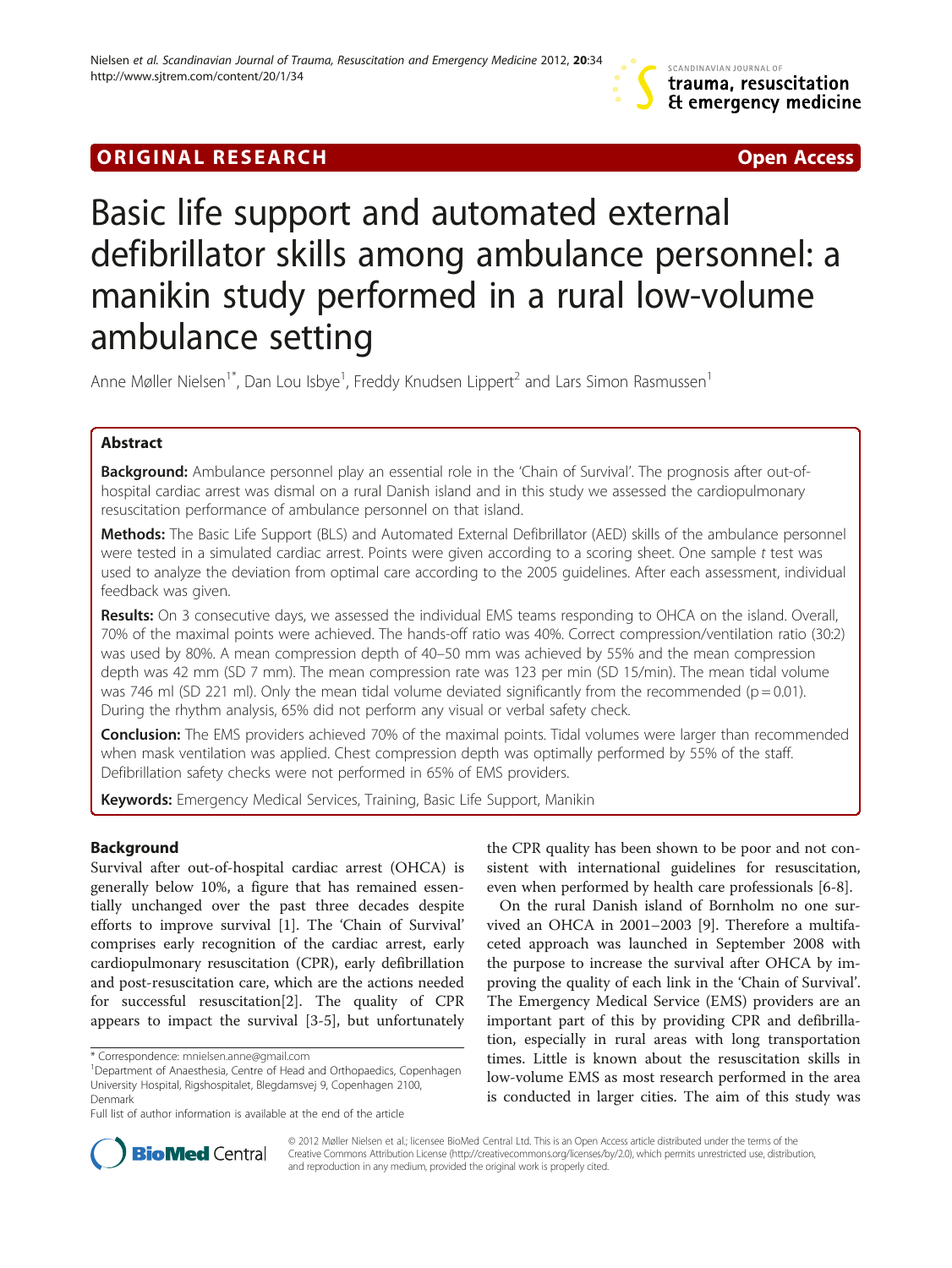to determine the Basic Life Support (BLS) and Automated External Defibrillator (AED) skills in the EMS providers on the island. Thereby we would be able to intervene where needed and hopefully also improve the quality of care.

## Methods

## **Setting**

Bornholm is an island of 588  $km^2$  with a population of 42.000.The number of OHCA is approximately 50 cases per year.

#### EMS system

At the time of the investigation (May 2009) the EMS response to presumed OHCA was an ambulance unit manned with two BLS providers trained in the use of a defibrillator in AED-mode. The unit was dispatched from two different locations simultaneously with a BLS provider operated first responder unit. There was no paramedic-, nurse- or physician-manned ambulances on the island.

There were 22 EMS providers on the island educated as 'level 2' providers and 13 educated as 'level 1' providers. All are trained in BLS and AED use, but the level 2 providers have received additional training in ECG interpretation and completed the international certified Pre-Hospital Trauma Life Support course [\[10\]](#page-6-0). The EMS providers work together in pairs on a 24-hour shift every third day. During each shift one EMS provider is assigned the leader and the other an assistant. The assistant may be a 'level 1' EMS provider, but the leader has to be a 'level 2' provider.

OHCA was treated in accordance with the European Resuscitation Council (ERC) Guidelines for Resuscitation 2005. The treatment of unwitnessed OHCA was 2 min of CPR prior to rhythm analysis [[11\]](#page-6-0).

#### BLS/AED assessment

On the 25th, 26th and 27th of May 2009 we assessed the BLS and AED skills of the individual EMS teams responding to OHCA on the island.

The teams were called one by one to the main station during their shift and were told that they had to participate in a simulated cardiac arrest situation. They were to bring all their usual equipment and the scenario was: "An adult citizen has called the dispatch centre and reported that he is unwell and alone in his house. Upon arrival you find the citizen lying on the floor, apparently without signs of life. There is no one else around."

Ideally the EMS team should recognise cardiac arrest, start and continue CPR for 2 min while attaching the defibrillator (Physio-Control LifePak 15) in AED-mode. A rhythm check should be performed while ensuring nobody touched the victim. In the scenario the rhythm was shockable and a safety check should be performed before

pushing the shock button. Then CPR should be performed for another 2 min and the test was stopped just after the second rhythm check.

All 'level 2' providers were tested as the leader. The assistant was either a 'level 1' or a 'level 2' provider, according to the on-duty schedule the specific day. The roles were predefined; the assistant provided chest compressions and maybe ventilations for the first 2 min and after that, only chest compressions.

Skills were assessed on a resuscitation manikin (ResusciAnne HLR-D, Laerdal Medical, Stavanger, Norway) and in accordance with the ERC Guidelines for Resuscitation 2005 [[12\]](#page-6-0). A laptop running Laerdal PC SkillReporting System version 2.0 (Laerdal Medical, Stavanger, Norway) was connected to the manikin and registered the data on hand placement, compression depth, total number of compressions and ventilations, ventilation volume, total hands-off time, delay until first compression or ventilation and time until first shock.

An ERC-certified BLS/AED instructor, ALS provider, and medical doctor obtained ordinal data and registered these on a form during assessment. The following variables were collected: checking for responsiveness by talking and shaking, opening the airway, checking for respiration and pulse, starting BLS, performing safety checks, removing oxygen during shock and compression/ ventilation ratio. Before the assessment it was decided that; ideally BLS should be initiated within 15 sec, delay was the time until first compression or ventilation, hand position was incorrect if one compression was in the wrong position, correct compression: ventilation ratio was  $30 \pm 2:2$ , and participants who attempted a ratio of 30:2 were registered as such even if ventilations were unsuccessful. There were 2x2 min for compressions and ventilations, thus an optimal 300 compressions and 20 ventilations could be performed within this timeframe. The hands-off time was defined as the time without compressions being performed and the hands-off ratio was the hand-off time divided by the scenario length.

A scoring sheet was developed from the Cardiff test [[13\]](#page-6-0) and the scores allocated to each of the 22 categories can be seen in [Additional file 1.](#page-0-0) The total score ranged from 19–70. The percentage of the maximal achievable was calculated by dividing the average score (minus 19) with the maximal score (70–19).

#### **Statistics**

Data are reported as mean with standard deviation (±SD). Descriptive statistics were used to characterize the sample and each of the questions. We decided that the mean tidal volume should not exceed 600 ml, the mean compression depth should be more than 40 mm, the mean total number of ventilations should be below 20 and the mean compression rate should not exceed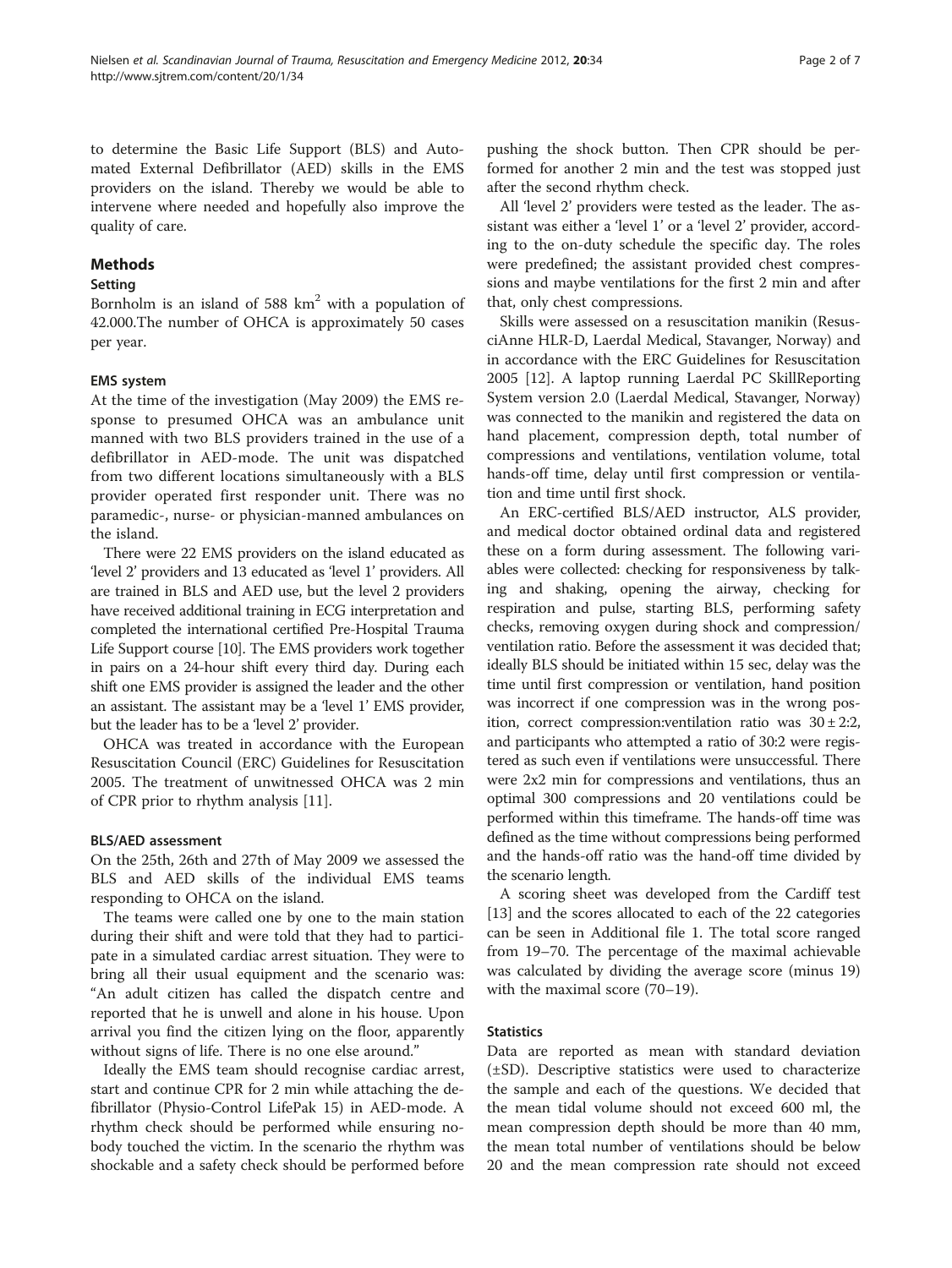120/min. To test if the performance of the EMS providers deviated significantly from these values a one sample t test was performed. P-values below 0.05 were considered statistically significant.

## Feedback

After each assessment, individual feedback was given to the EMS providers. Good performance was pointed out and the skills that needed improvement were identified and explained. This was done by the medical doctor who had also performed the assessment.

## Results

We tested 20 (91%) of the 22 level 2 EMS providers on Bornholm as the leader; one was on holiday and one was absent due to illness. Seventeen (85%) were male. Thirteen level 1 providers participated as assistants. The obtained skills can be seen in [Additional file 1.](#page-0-0) The mean total score was 55 (±4) equal to 70% of the maximal achievable score according to the Cardiff test.

The mean delay from the start of the scenario to the first compression or ventilation was  $35$  ( $\pm$ 9) sec and the mean time until the first shock was delivered was 162 (±52) sec.

The mean hands-off time was  $122$  ( $\pm 25$ ) sec and the hands-of ratio was 40%. The mean scenario length was 303  $(\pm 54)$  sec.

Data on recognition of cardiac arrest can be seen in Figure 1. Of the 75% who checked pulse, all but one (radial artery) used the carotid artery.

## Algorithms of resuscitation

After recognition of cardiac arrest all started BLS and 50% continued for the recommended 2 min. Eighty percent

used the correct compression:ventilation ratio (30:2), one was using the ratio from Guidelines 2000 (15:2) and 3 were only doing compressions. The person giving chest compressions was changed every 2 min by 35%. All switched on the AED, but after defibrillation, 15% checked the rhythm, pulse or other signs of life instead of continuing CPR immediately.

## Compressions

The hand-placement was correct for 45% of the EMS providers. The mean compression depth was  $42$  ( $\pm$ 7) mm (Figure [2\)](#page-3-0) and not significantly different from the minimum value of 40 mm  $(p = 0.26)$ . Likewise, the mean compression rate of 123  $(\pm 15)/$ min (figure [2\)](#page-3-0) was not significantly different from our defined maximum compression rate of 120 ( $p = 0.37$ ), but 10 of 20 participants had rates higher than the maximally allowed.

The mean number of compressions given in the 2x2 min of BLS was 345 (±95).

## Ventilations

The mean tidal volume was 746 (±221) ml (Figure [3](#page-4-0)) and significantly higher than 600 ml ( $p = 0.01$ ). Seventeen of 20 participants had ventilation volumes higher than 600 ml. A mean of 20  $(\pm 9)$  ventilations (figure [3\)](#page-4-0) was given in the 2x2 min of BLS, which was not significantly different from 20 ( $p = 0.8$ ).

## Defibrillation

Data on safety checks when operating the AED can be seen in Figure [4.](#page-4-0) All removed the oxygen mask, but 90% removed it less than 1 meter.

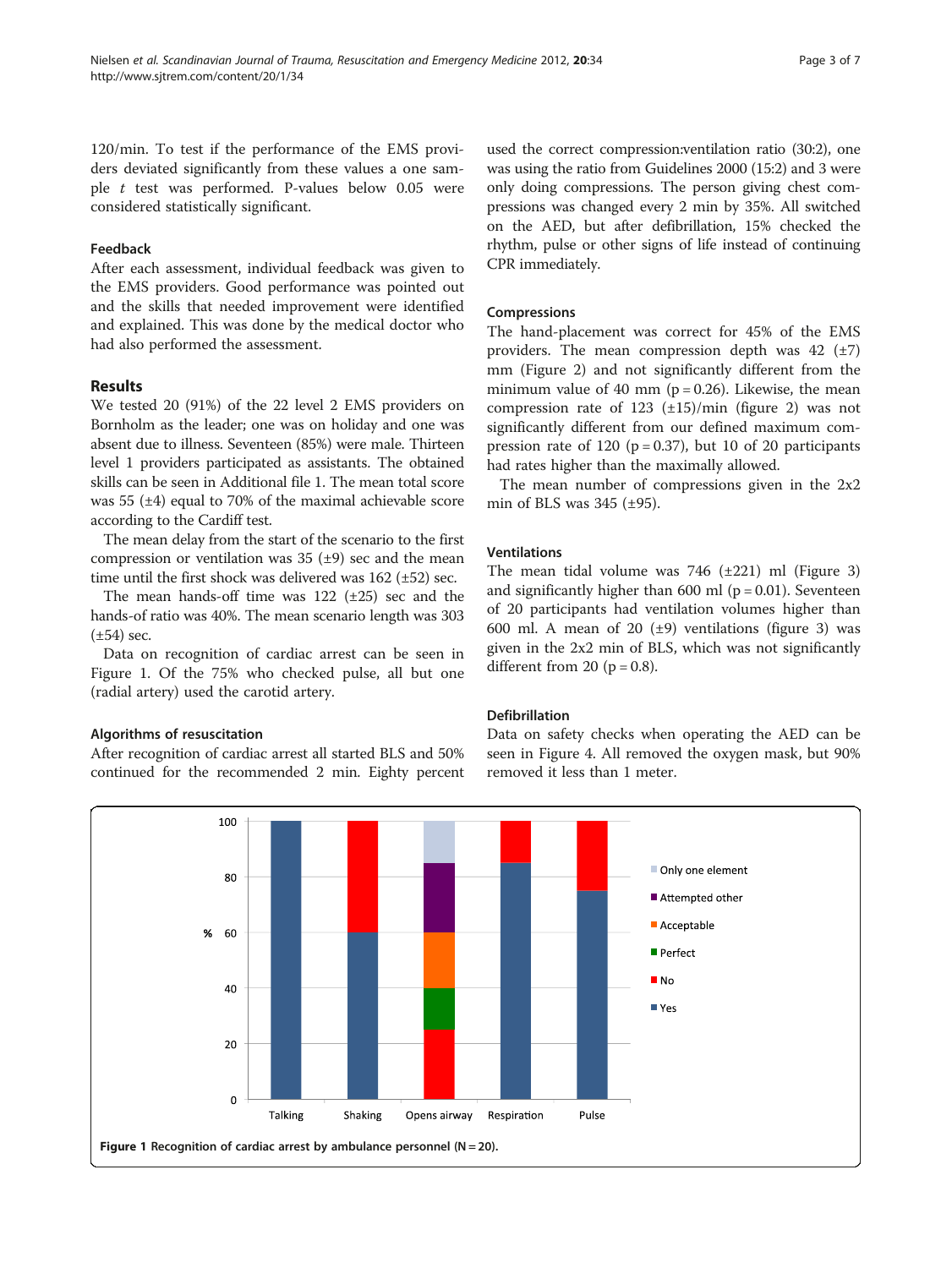<span id="page-3-0"></span>

## Discussion

In this assessment of the BLS and AED skills in the cohort of EMS providers in a local low-volume Scandinavian ambulance setting, 70% of the maximal achievable score according to the Cardiff test was reached. There is, however, room for improvements. Compressions were given at a higher rate than recommended in the guidelines but compression depth was adequate in a majority of cases. Ventilation was successful but tidal volume was significantly higher than the maximum recommended value. All managed to deliver a defibrillation shock, but the safety checks in relation to AED managing were not satisfactory in all subjects.

The strengths of our study include that the study population comprised 91% of the entire cohort of EMS providers 'level 2' in the community and thus gives a realistic assessment of the available resuscitation skills. The ordinal data was registered by one doctor only, thus avoiding inter observer variability. Given that the study was performed with a manikin and not actual cardiac arrest victims, one could argue that this dummy setting does not extrapolates to real life. On the other hand, this design enabled us to study variables, which has not been studied in real life settings, like the recognition of cardiac arrest and safety checks related to the AED deployment. Also our measurements of variables such as ventilation volume and compression depth might be more consistent. A limitation is that the EMS providers knew that they were to participate in a research project regarding resuscitation skills. Another limitation is that it would have been beneficial to create

a specific course where the identified skills needing improvement could have been trained systematically and afterwards re-assessed. Unfortunately, for logistics and economic reasons this was not possible. One could argue that our emphasis on safety checks is rather large, since the EMS providers often are performing resuscitation alone in the vehicle during transport. But in the patients home they are working together and likely with relatives present.

Throughout the ERC guidelines for resuscitation 2005 and 2010 [[14,15](#page-6-0)] there is increased emphasis on minimally interrupted high-quality chest compressions and both human [\[16](#page-6-0)] and animal [[17,18](#page-6-0)] studies have shown that even short interruptions in chest compressions are associated with worse outcome.

Previously the quality of real life EMS CPR has been found to be poor with no compressions being given 48% of the time (38% when subtracting time for defibrillation) [[6\]](#page-6-0) and 57% of the time, respectively [\[8](#page-6-0)]. More recent studies have shown improvements in the hands-off ratios following the Guidelines 2005 for resuscitation, from 23% to 14% [\[19](#page-6-0)], and 49% to 34% [[20\]](#page-6-0), respectively.

The hands-off ratio in our study was 40%. Some time without chest compressions is unavoidable (e.g. for recognition of cardiac arrest and defibrillation) but the above mentioned clinical studies do not take this into account. Therefore, the hands-off ratio in our study is high, especially since it was a manikin study with no interruptions due to placement of i.v. lines or loading of the patient into the EMS vehicle. In a recent Danish study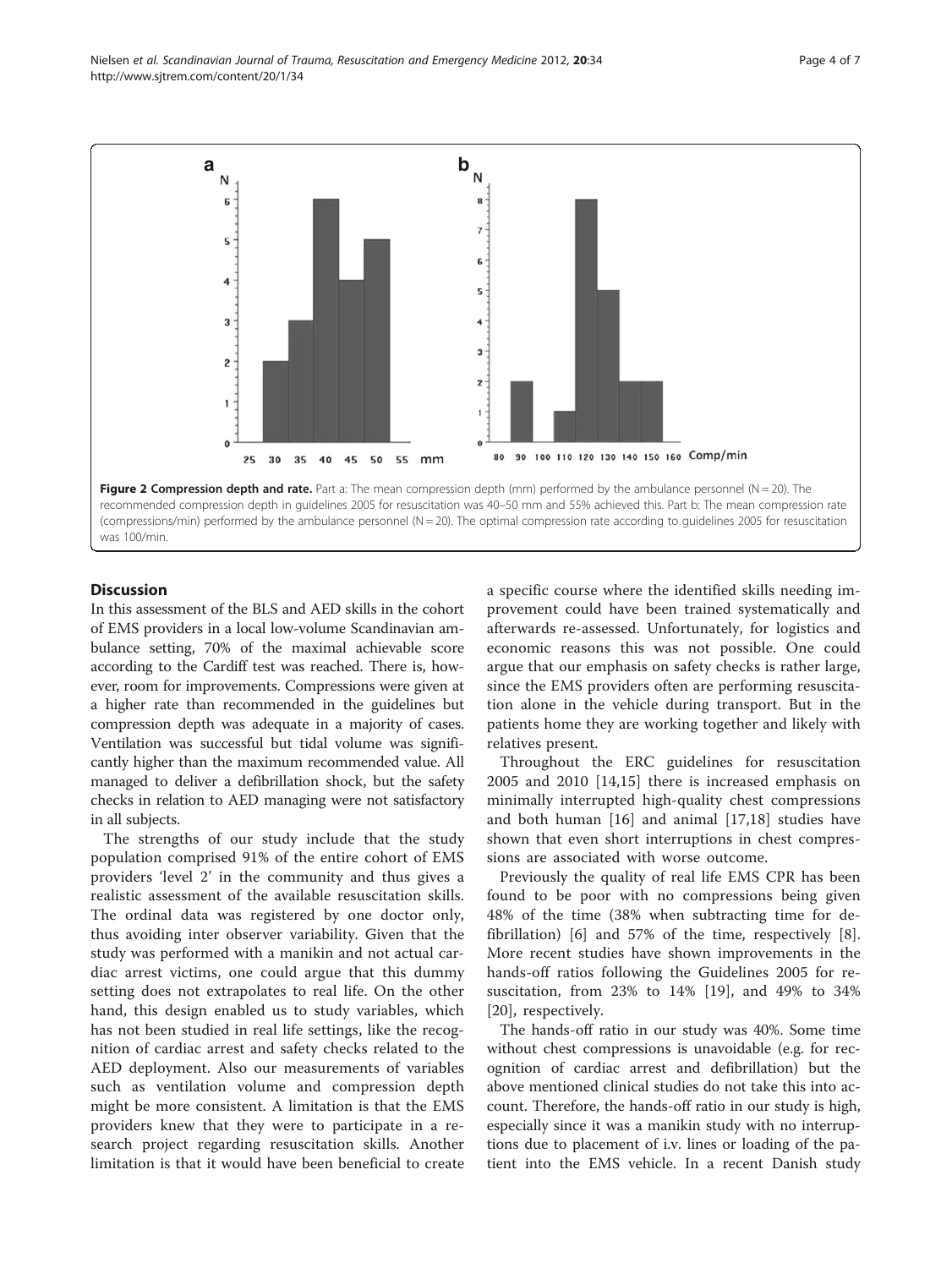<span id="page-4-0"></span>

exactly the loading of the patient was found to be a major contributor to hands-off time [[21](#page-6-0)]. Thus, one of the very important aspects of the guidelines (minimizing the hands-off time) was not performed well by the EMS providers.

Another important parameter discussed in the guidelines is the quality of chest compressions. In our study 55% achieved a compression depth of 40–50 mm, which was the recommended depth in guidelines 2005 [[12\]](#page-6-0). The average compression depth was not significantly too shallow, but still 30% provided compressions that were too shallow. One study has shown that

shallow compressions were associated with defibrillation failure [[16\]](#page-6-0) and other studies have shown that increasing compression depth was correlated with increasing short-term survival [\[22,23](#page-6-0)]. Clinical studies have documented prevalence of too shallow compressions [[6,7,24](#page-6-0)] whereas EMS manikin studies have reported that up to 50% of the compressions were too deep [[25,26\]](#page-6-0). Thus our study is not concurrent with other manikin studies and points out a skill that needs improvement. The mean compression rate was 123  $(\pm 15)/$ min, which was too high but in accordance with other studies [[19,23,24\]](#page-6-0). Only 35% changed the person

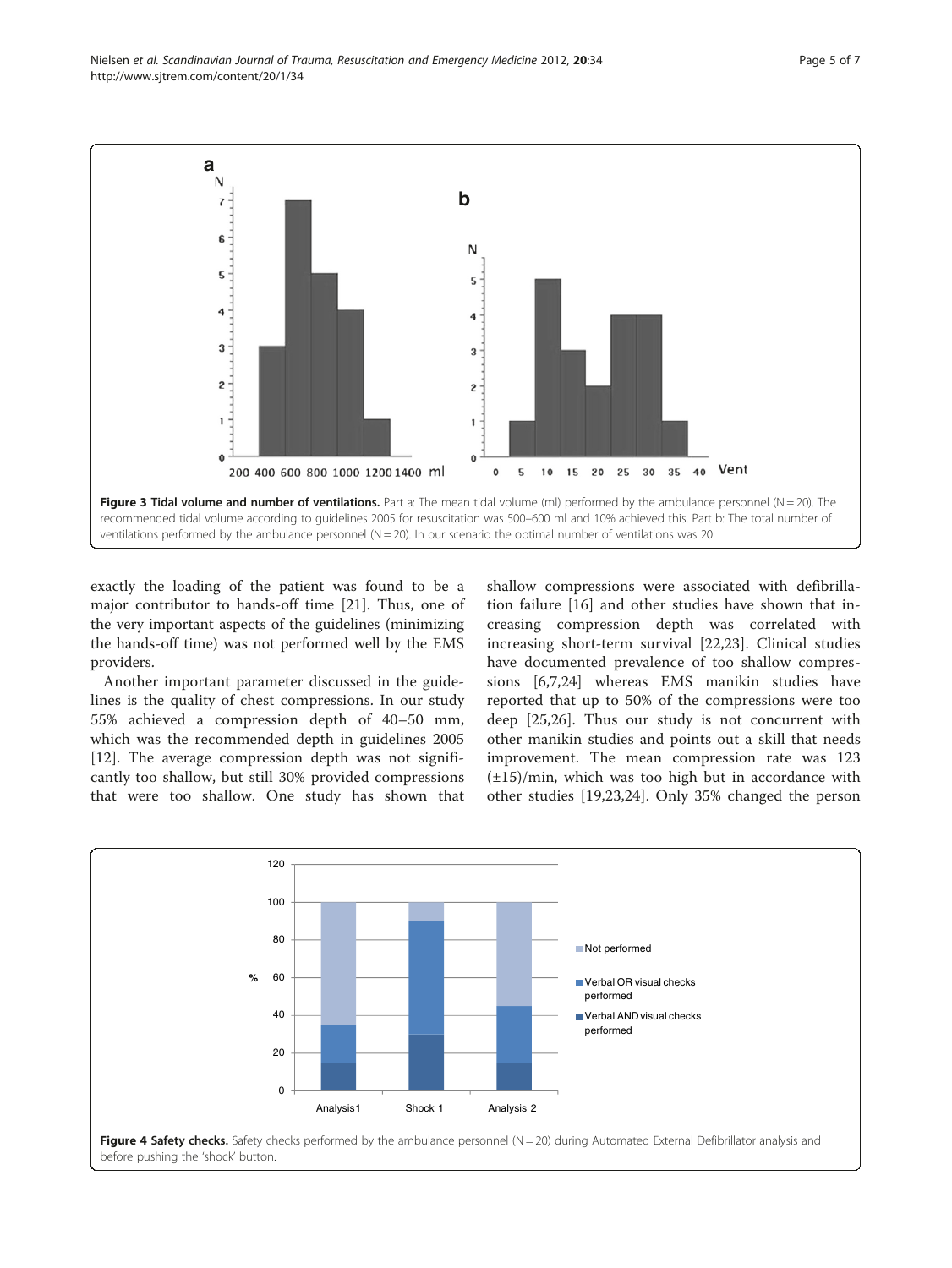providing chest compressions every 2 minutes, which is emphasized in the guidelines and only 45% had a correct hand position.

In our study the mean tidal volume was  $745$  ( $\pm 221$ ) ml, and significantly exceeding the recommended maximum of 600 ml. Only 10% reached the recommended ventilation volume (500–600 ml) and 75% hyperventilated the manikin. In porcine models hyperventilation has resulted in increased intrathoracic pressure, decreased coronary perfusion pressure and survival rate [[27\]](#page-6-0).

A fundamental rule in all first aid is 'safety first' and therefore it is surprising that more than half of the EMS providers did not perform any hands-off checks during rhythm analysis and only 30% performed both a visual and a verbal hands-off safety check before pushing the shock button. During training, safety checks in relation to the AED should be reinforced.

With regard to recognition of cardiac arrest it is recommended in the guidelines that looking for signs of life should take no more than 10 sec [\[14](#page-6-0)]. In our study the delay from start of the scenario to the first compression or ventilation was  $35$  ( $\pm$ 9) sec. Studies with trained laypersons have reported similar excessive times (29–40 sec) for recognition of cardiac arrest [[28-30](#page-6-0)]. When recognizing cardiac arrest 25% did not make any attempt at opening the airway which is higher than the reported 11% in a manikin study with trained emergency healthcare professionals [[25\]](#page-6-0). After recognizing the unwitnessed cardiac arrest, only half performed BLS for 2 min, which was the current guideline. With regard to correct compression/ventilation ratio (30:2) is it surprising that only 80% were able to recall this, 3½ years after the guidelines changed. An explanation could be that the island's ambulance company (Falck a/s) had a delay of at least 1½ year in implementing the guidelines 2005 [\[31](#page-6-0)]. All the issues mentioned in this paragraph are simple cognitive skills and one could speculate if enough attention has been paid to maintenance of EMS providers' resuscitation skills.

When evaluating the BLS/AED skills in the cohort of EMS providers in a rural low-volume Scandinavian community, 70% of the maximal achievable score according to the Cardiff test was reached. These are the health care professionals who are on duty with the responsibility of taking care of a real cardiac arrest and one could expect a better performance, especially given the inoffensive training scenario. The study took place on a rural island with only approximately 50 cardiac arrests annually, calling for frequent training in BLS/ AED. Our findings suggest that this training most likely has been too moderate and in that way our results might extrapolate to the rest of the country as the

island's EMS operator covers approximately 85% of the population in Denmark. In addition, our findings might be generalizable to other similar rural settings in Scandinavia.

Identifying suboptimal performance demands action. The EMS providers should be trained at regular intervals in realistic settings and with qualified instructors. Personnel employed in rural areas might benefit from a rotation system with shifts in more busy areas. This study points out specific difficulties to which training should be targeted. For instance, the recognition of cardiac arrest probably deserves more attention in resuscitation training, including stressing the importance of checking the airways. The manikin was ventilated successfully, but with high tidal volumes. In addition, the tidal volumes were given with very large variability, indicating that this is another skill that should be trained carefully.

## Conclusion

In conclusion, the EMS providers in a rural low-volume Scandinavian setting achieved 70% of the maximal points when their BLS and AED skills were tested in a simulated cardiac arrest. In order to improve the quality of care, future training should be targeted to recognition of cardiac arrest, minimizing the hands-off time, and providing ventilation with adequate tidal volumes. Defibrillation safety checks should be reinforced.

#### Additional file

[Additional file 1:](www.biomedcentral.com/supplementary/1757-7241-20-34-S1.pdf) Assessment of resuscitation skills in ambulance personnel. Assessment of resuscitation skills in ambulance personnel with points allocated to the different resuscitation skills.

#### Abbreviations

AED: Automated External Defibrillator; BLS: Basic Life Support (BLS); CPR: Cardiopulmonary Resuscitation; EMS: Emergency Medical Service; ERC: European Resuscitation Council; OHCA: Out-of-hospital cardiac arrest; SD: Standard deviation.

#### Competing interests

The authors declare that they have no competing interests.

#### Acknowledgments

The first author has received an unrestricted research grant from the TrygFonden foundation, Denmark. Laerdal Medical has supplied the resuscitation manikin and the Laerdal PC SkillReporting System. Neither TrygFonden nor Laerdal Medical has taken any part in designing the study; in collecting, analysing or interpretation of the data; in the writing or approving of the manuscript or in the decision to submit the manuscript for publication.

#### Author details

<sup>1</sup>Department of Anaesthesia, Centre of Head and Orthopaedics, Copenhagen University Hospital, Rigshospitalet, Blegdamsvej 9, Copenhagen 2100, Denmark. <sup>2</sup> Emergency Medicine and Emergency Medical Services, Head Office, The Capital Region of Denmark, Kongens Vænge 2, Hillerød 3400, Denmark.